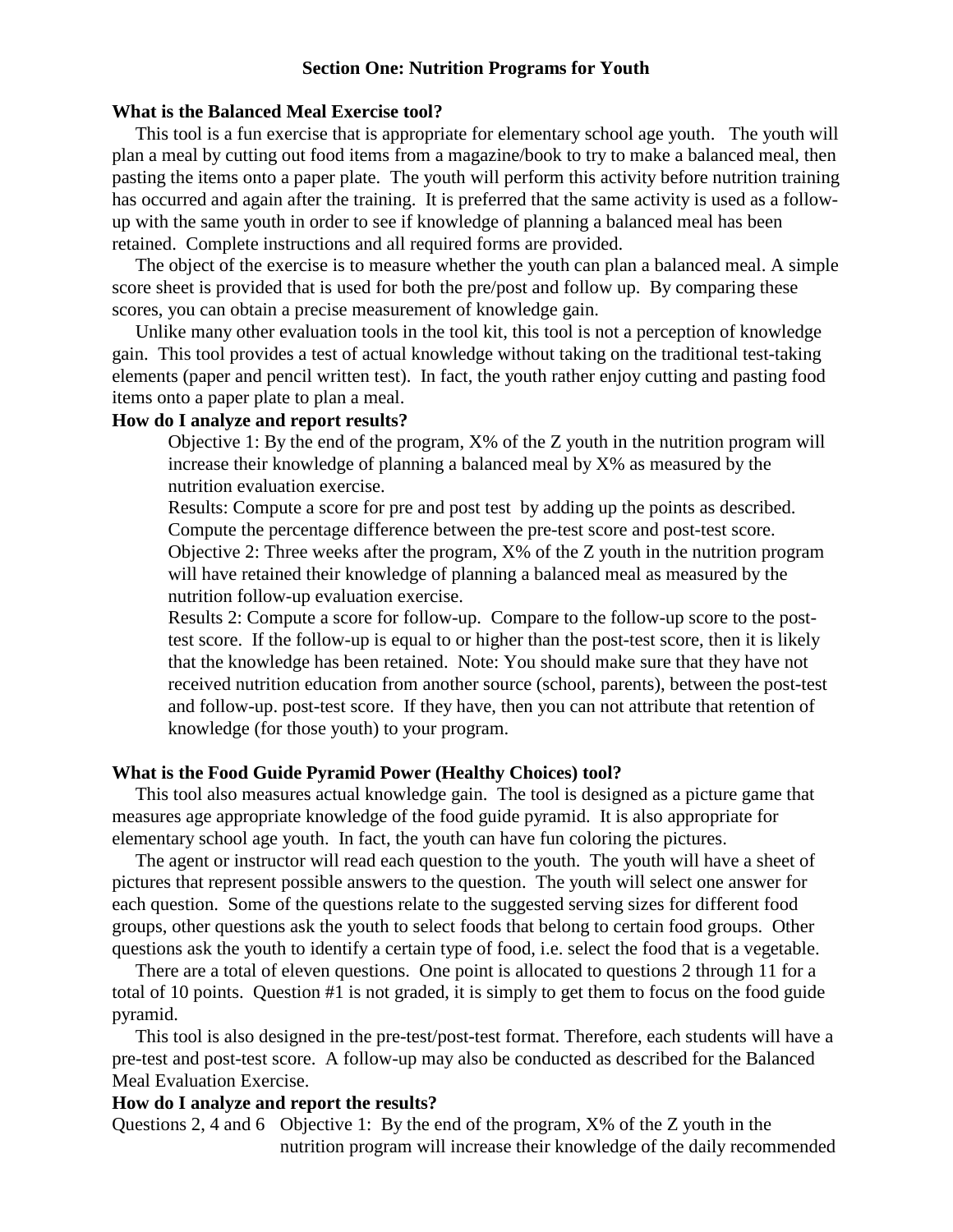| Questions 5, 7, 10                    | servings from the different food groups by X%<br>Results 1: Compute a pre-test and a post-test score for questions 2, 4, 6.<br>Total possible score is 3. Compute the percentage difference between pre-<br>test and post-test<br>Objective 2: $X\%$ of the Z youth in the nutrition program will increase<br>their knowledge of food groups to which different foods belong by<br>X% |
|---------------------------------------|---------------------------------------------------------------------------------------------------------------------------------------------------------------------------------------------------------------------------------------------------------------------------------------------------------------------------------------------------------------------------------------|
|                                       | Result 2: Compute a pre-test and a post-test score for questions 5, 7, 10.<br>Total possible score is 3. Compute the percentage difference between pre-                                                                                                                                                                                                                               |
|                                       | test and post-test                                                                                                                                                                                                                                                                                                                                                                    |
| Questions 3 and 8                     | Objective 3: X% of the Z youth in the nutrition program will increase<br>their ability to identify the different types of foods by X%                                                                                                                                                                                                                                                 |
|                                       | Result 3: Compute a pre-test and a post-test score for questions 3 and 8.<br>Total possible score is 2. Compute the percentage difference between pre-                                                                                                                                                                                                                                |
|                                       | test and post-test                                                                                                                                                                                                                                                                                                                                                                    |
| Questions 9 and 11                    | Objective 4: $X\%$ of $Z$ youth in the nutrition program will increase their<br>knowledge of what foods are healthiest by X%                                                                                                                                                                                                                                                          |
|                                       | Results 4: Compute a pre-test and a post-test score for questions 9 and 11.<br>Total possible score is 2. Compute the percentage difference between                                                                                                                                                                                                                                   |
|                                       | pre-test and post-test                                                                                                                                                                                                                                                                                                                                                                |
|                                       | <b>OR</b>                                                                                                                                                                                                                                                                                                                                                                             |
|                                       | Questions 2, 4-7, 9-11 Objective 1: X% of the Z youth in the nutrition program will increase their<br>knowledge of the daily recommended servings from the different food<br>groups, food groups to which different foods belong, and what foods are<br>healthiest by X%                                                                                                              |
|                                       | Results 1: Compute a pre-test and a post-test score for questions 2,<br>4-7, and 9-11. Total possible score is 9. Compute the percentage<br>difference between pre-test and post-test                                                                                                                                                                                                 |
| Questions 3 and 8                     | Objective $3: X\%$ of the Z youth in the nutrition program will<br>increase their ability to identify the different types of foods by<br>$X\%$                                                                                                                                                                                                                                        |
|                                       | Result 3: Compute a pre-test and a post-test score for questions 3<br>and 8. Total possible score is 2. Compute the percentage<br>difference between pre-test and post-test                                                                                                                                                                                                           |
| $\mathbf{X} \mathbf{X}$<br>$\sqrt{ }$ |                                                                                                                                                                                                                                                                                                                                                                                       |

# **What is the Snack Observation evaluation tool?**

 This is an observation tool to measure actual (observed) behavior change and adoption of healthier food selection practices. Included in this toolkit is an observation sheet which will allow the agent, volunteer or leader to record the snack selections of youth in the nutrition program. Snack selections are recorded prior to the nutrition education (pre observation/test) and again after the nutrition education (post observation/test). Also, it is preferable that the snack selection of the same youth is observed after a few weeks (follow-up) if possible. The tool was piloted in North Carolina and was found to work well with middle school age youth.

 Included in the toolkit are step-by-step directions for implementing the snack observations. Also, there is an observation form that you will use to record the pre, post and follow-up observations for each youth. The snack selection of twenty-three youth can be recorded on this form. You can make additional copies of the form if you have more youth in your nutrition project. There is a reporting form that shows you the type of information that you can gather from the observation forms for your Reports of Accomplishment.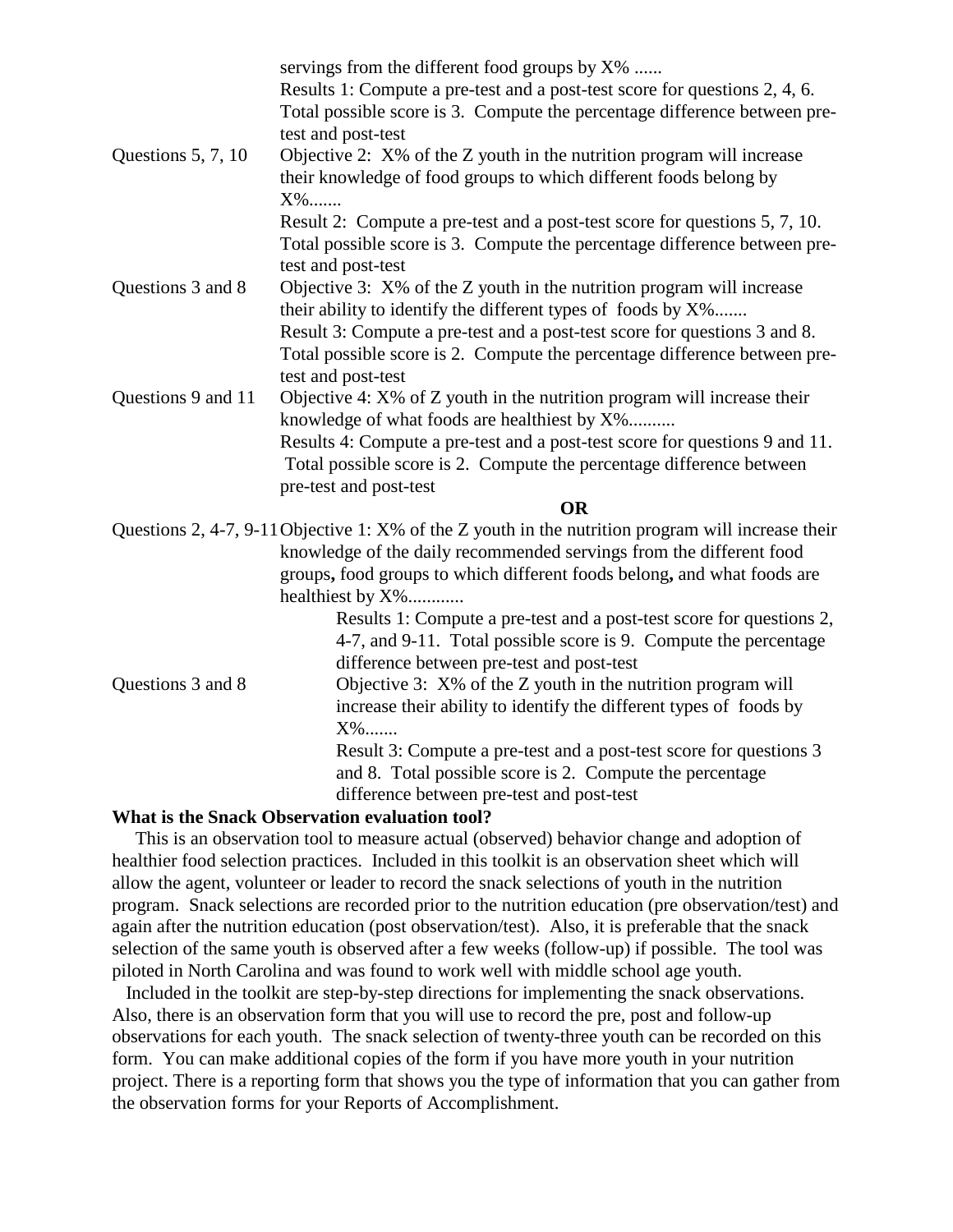Finally, variations of the observation were conducted in North Carolina wherein a full lunch meal was observed pre/post. The costs and logistics made this a less feasible alternative than the snack observation.

# **How do I analyze and report results?**

Goal 1- Youth will adopt better food selection practices

Objective 1- At least 30% of the 25 youth in the Summer Nutrition Camp will change their food selection behavior as measured by those changing to a healthy beverage in the post observation. Results 1- Report the # of youth (as a % of the total youth) who chose a empty beverage in the pre, but a healthy beverage and in the post.

Objective 2- At least 30% of the 25 youth in the Summer Nutrition Camp will change their food selection behavior as measured by those changing to a healthy edible item in the post observation.

Results 2- Report the # of youth as above who chose a empty edible in the pre, but a healthy edible in the post.

## **Section Two: Sewing**

## **What is the Sewing/Clothing Project evaluation tool all about?**

 Question 1 - 8 covers the youth development skills that youth gain from participating in sewing projects such as setting goals, completing obligations and being more responsible. We all know that these are valuable skills and attributes to have. We have also been saying that project work builds these intrinsic skills. Now, you have the tool to demonstrate it. Questions 9- 18 ask about skills that directly relate to clothing selection and /or sewing. Some of the skills include sewing clothing from a pattern, taking measurements, selecting clothing that best fit my body type, purchasing clothes to get the best value for the money, etc.

### **How do I analyze and report results for the Sewing/Clothing Project?**

Questions 1-18 Objective: X% of the Z number of youth in the Sewing Project increased their ability to sew clothing using a pattern, take measurements, etc. (or what ever youth development and life skills you are evaluating) Report: Compute the average for each response category for BEFORE and AFTER. Then, compare the percentages for those whose knowledge was "Poor" or "Fair" in BEFORE and "Good" or " Excellent" in the AFTER section. This would give you aggregate information for overall increase in knowledge for the group of youth. Or, you could compare each individual before and after for a small group of youth to track individual progress.

#### **Section Three: Career and Workforce Development**

 Both of the evaluation tools in this section are self report instruments. Self report simply means that the youth themselves are providing feedback to you as to their gain in knowledge or skill. You are not actually administering a knowledge or skills test.

The tools in this section are also written at the  $6<sup>th</sup>$  grade and above reading level (Flesch-Kincaind Readability Test). Therefore, these tools should NOT be used with youth in grades K through 5 unless the wording is changed to the appropriate readability level.

# **I. What is the Career Preparation Knowledge tool about?**

 A report written by the Secretary's Commission on Achieving Necessary Skills (SCANS Report on America 2000) examined the demands of the workplace and whether our country's young people are capable of meeting these demands. The report defines the workplace